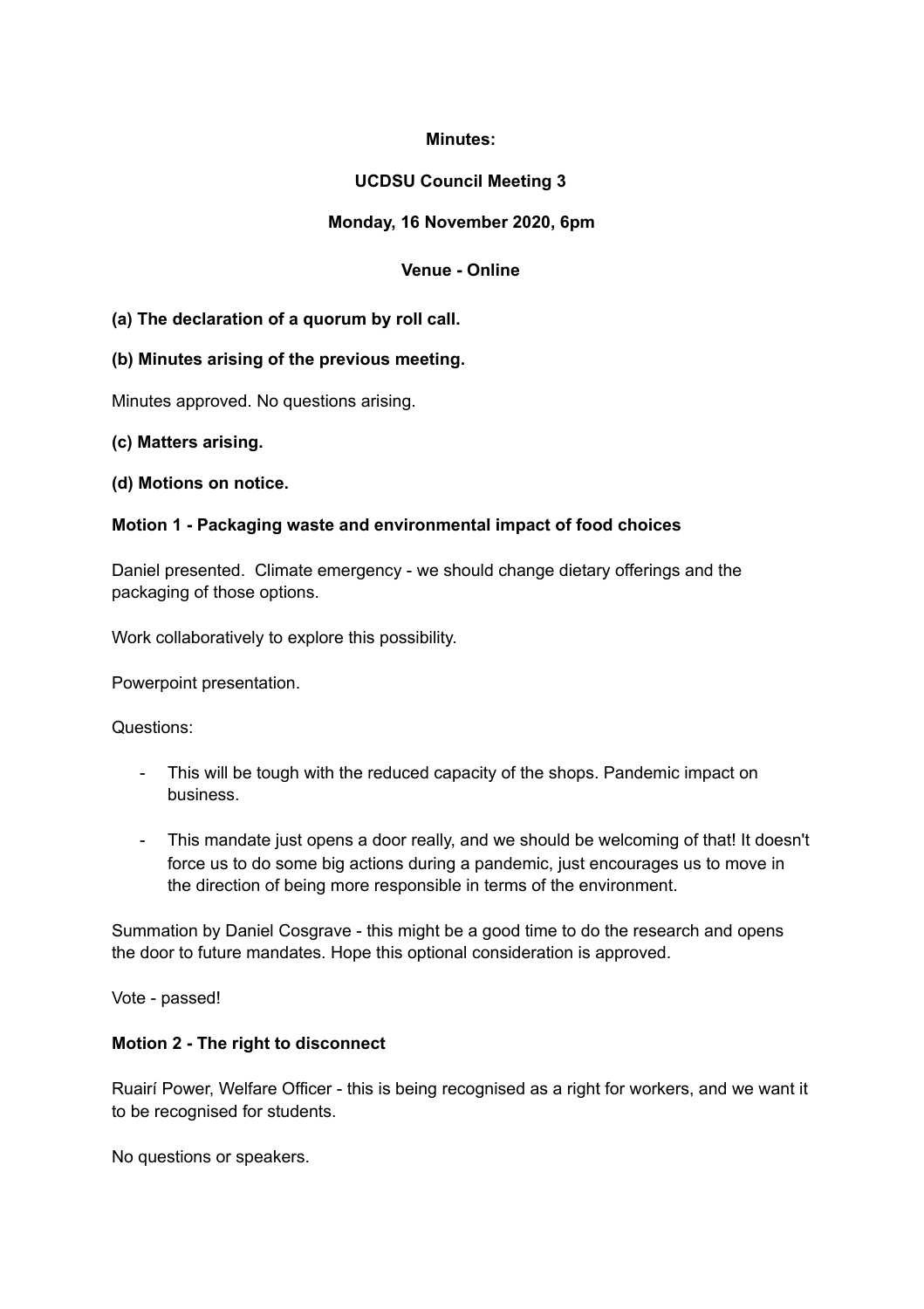Summation.

Vote - passed.

## **Motion 3 - Birthright citizenship**

Míde Nic Fhionnlaoich - 2004 referendum removed this right. It can be fixed by legislation though, and that's what this mandate pushes for.

Questions and comments:

- I have a mixed citizenship and I only got the Irish citizenship now. It's tough, even if one of your parents is a citizen.
- Commending Míde and Emma for the comments. Shoutout to labour youth and Cormac, who lobbied passionately for this.

Summation - Míde.

Vote - passed.

### **(e) Items for Discussion**

Item 1 - Library opening on weekends

Oscar Ó Marcaigh

This has been brought to my attention and I wanted to discuss it at council.

Chair - anyone who wishes to contribute, please do.

Hannah Bryson, Education Officer - yes, I'm aware of this. I have brought this to management, and the school of medicine just sent a letter of support to open the library on the weekends to the registrar. Unfortunately, they have not been given the funds to open on the weekends. We are also facing the issue of students who are unable to return to campus who have late books and are facing fines, to get rid of them. If you wish to join a campaign on this, please get in touch with us.

Question:

- Could even one level be open for study, as a compromise? Reduce the money needed?

Ruairí Power, Welfare Officer - yes, thanks both for raising this. I think staffing is a bigger issue than opening the full capacity. But we will continue pushing for additional opening hours at any capacity.

## **(f) Items for Noting**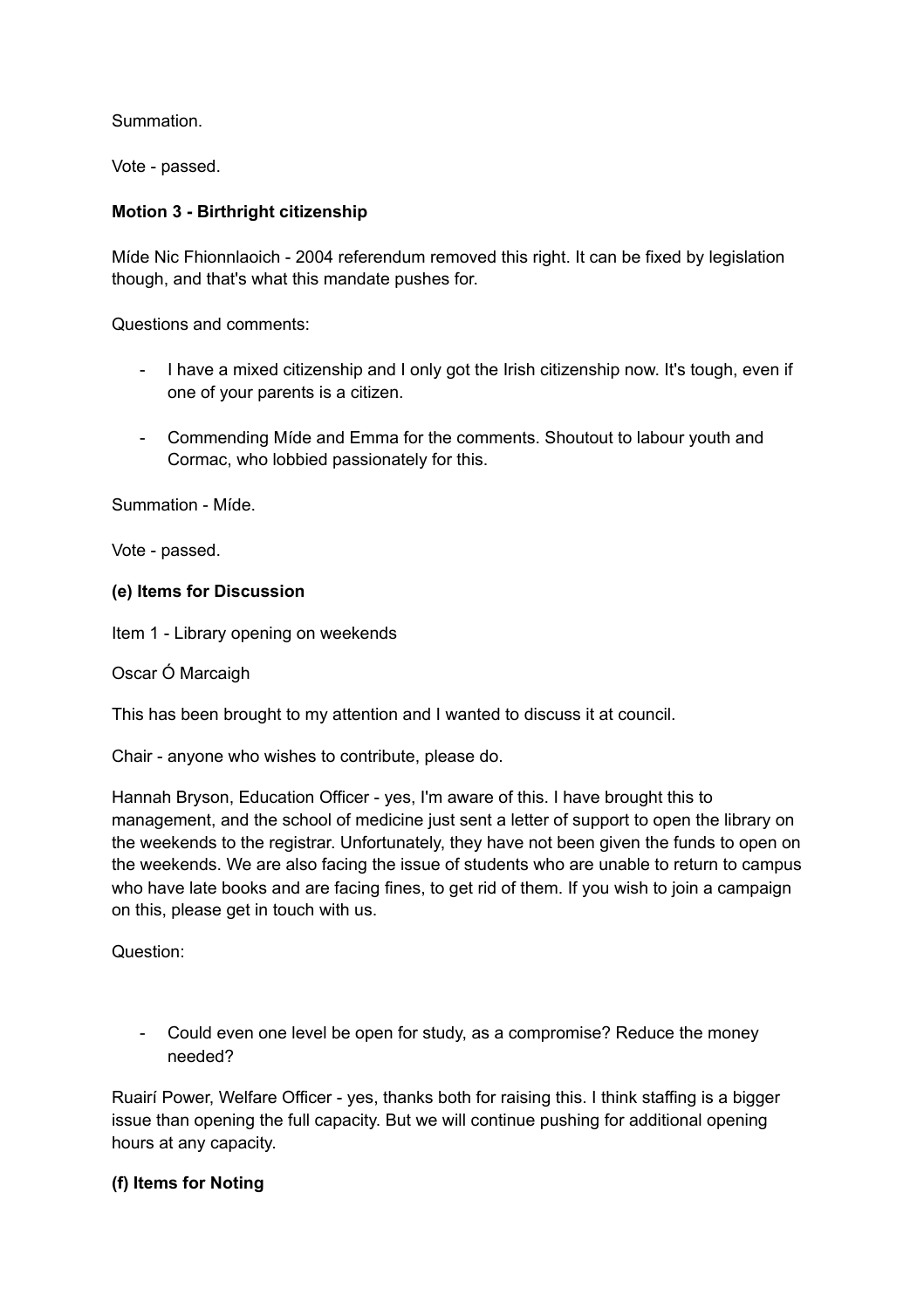### **(g) Items for Approval**

### **(h) The reports of each Executive Officer**

Sabbatical Officer Reports

### **- Conor Anderson**

8 PQs in the Dail about graduate med fees - woo!! Students took the initiative. Fair play.

A lot of town halls. Governing authority. Meetings.

Smurfit students issued their demands.

And co signed the announcement by the registrar that the spring trimester would be online.

Put to a vote for approval - passed

### **- Hannah Bryson**

A lot of meetings! A few college class meetings - looking into workloads, leave of absences and accessibility issues.

We've elected some of the programme boards and have more representation there than last year.

Survey monkey survey about workloads.

Submission to the Oireachtas on disability matters.

Question - this would be a survey on a module by module basis, yes?

HB - yes, this helps me get accurate feedback about specific modules.

Put to a vote for approval - passes

### **- Sarah Michalek**

Mostly as read. Primary objectives now to start the empowering the family volunteer program. And, a fundraiser for jigsaw and Christmas days!

Competitions, ents forum meetings, and a drink and draw workshop coming up!

Put to a vote for approval - passed

### **- Ruairí Power**

Res disciplinary hearings.

Right to disconnect, a university wide pregnancy policy, and covid related student issues - all submitted to different meeting agendas with management.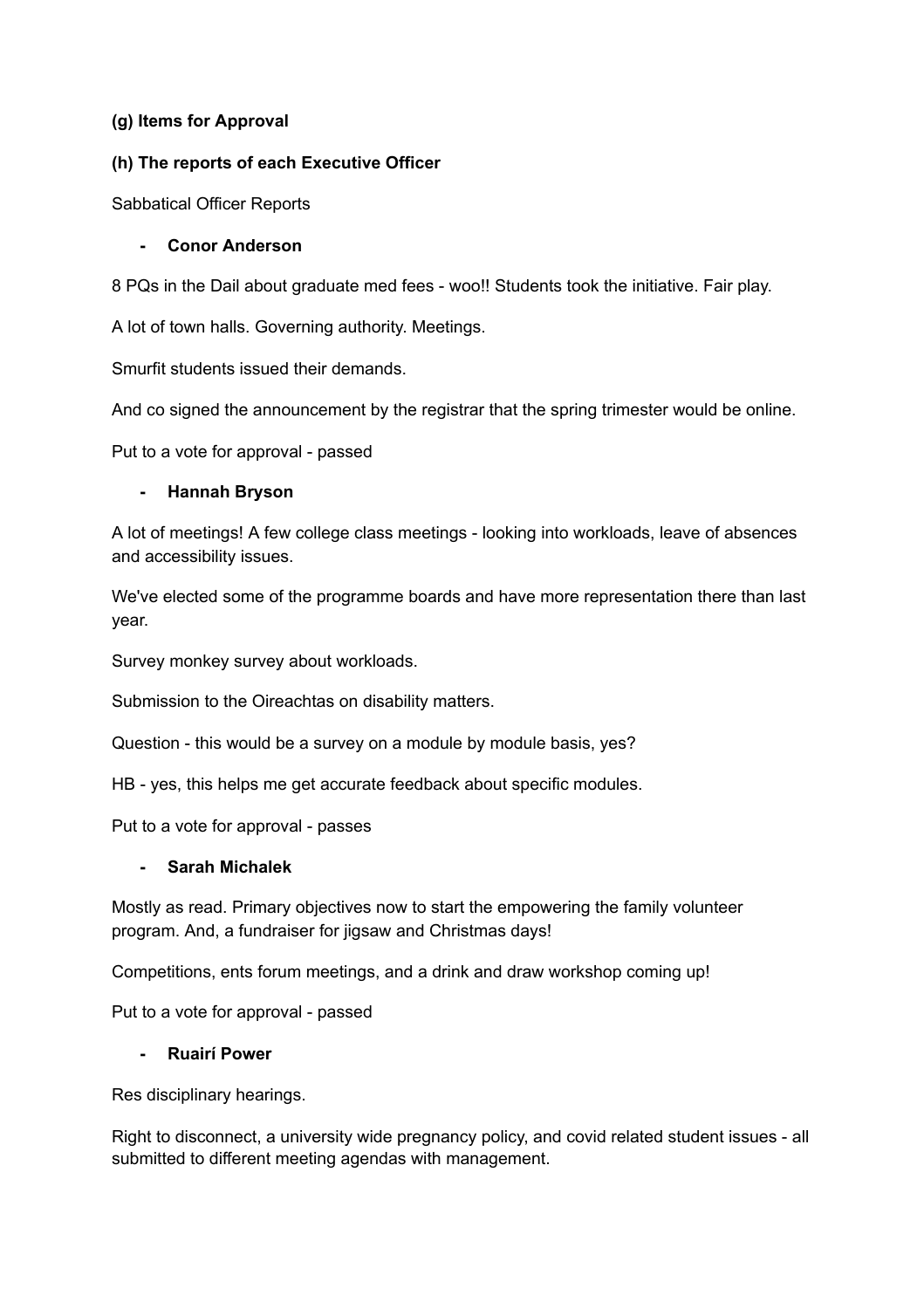A governing authority submission which will hopefully be accepted!

And workshops, which have been going well.

Put to a vote for approval - passed.

### **- Leighton Gray**

A lot of crossover with the other reports we have heard so far, and the motion on birthright citizenship which just passed today.

Direct provision question in the Dail.

By elections online - almost ready, there were delays with the IADB of the Union but we are getting there.

Put to a vote for approval - passed

### **- Carla Gummerson**

Mostly taken as read.

Coffee morning - changing the times a bit to try and increase participation.

Conference fund and events coming up.

Put to a vote for approval - passed

## **College Officer and Oifigeach na Gaeilge Reports**

### **- Science College Officer**

Take as read.

Put to a vote for approval - passed

### **- Oifigeach Dlí**

Helping reps in social events.

Chatting to students about running for class rep in the by elections.

Some timetabling issues for exams, and concerns with 100% weighted final exams in covid times.

Meetings coming up.

Put to a vote for approval - passed

### **- Business College Officer**

Mostly as read.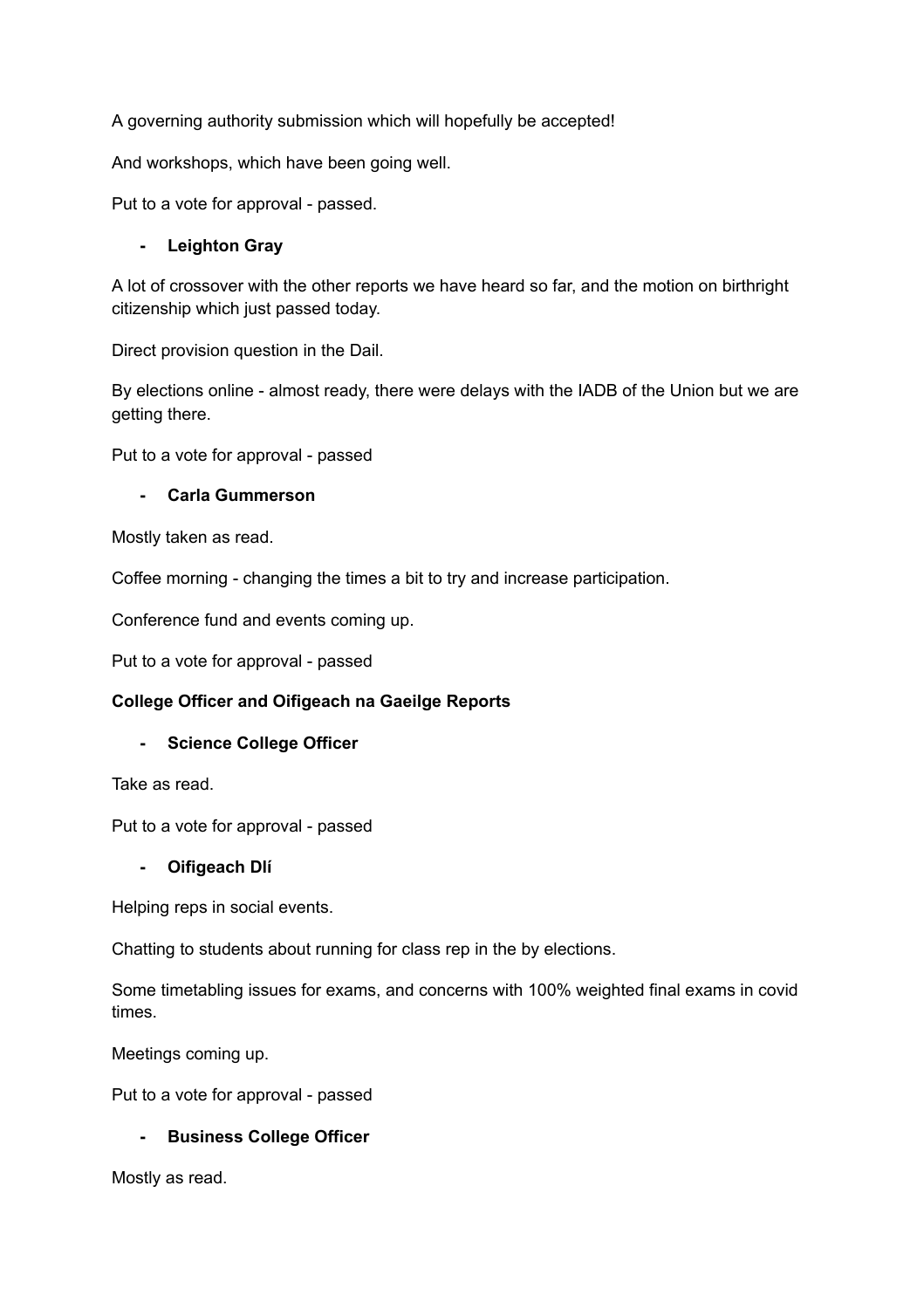Outreach program with business students - a lot of issues with workload are coming up.

Issues with assignments and working with Hannah Bryson to address some problems.

Sent in the Smurfit letter of demands.

Students are finding the online delivery very disappointing, so I will be working with the management to try and salvage this situation.

Put to a vote for approval - passed

### **- Health Sciences College Officer**

Taken mostly as read.

First college council on Thursday! Struggling a bit to engage with all the constituents, but still trying.

No other major issues to raise.

Put to a vote for approval - passed

### **- Engineering and Architecture College Officer**

Taken mostly as read.

Put to a vote for approval - passed

### **- Arts, Humanities and Social Sciences, Sophie**

Taken mostly as read. First college council went well!

Put to a vote for approval - passed

### **- Arts Humanities and Social Sciences, Lauren**

Taken mostly as read. Lots of issues from the college council to raise at the programme board, and elected reps to join it, so happy out.

Put to a vote for approval - passed

### - **Oifigeach na Gaeilge**

Report presented.

No questions.

Put to a vote for approval - passed.

## **- Ag, Food and Vet College Officer (apologies)**

Deferred to the next Council meeting.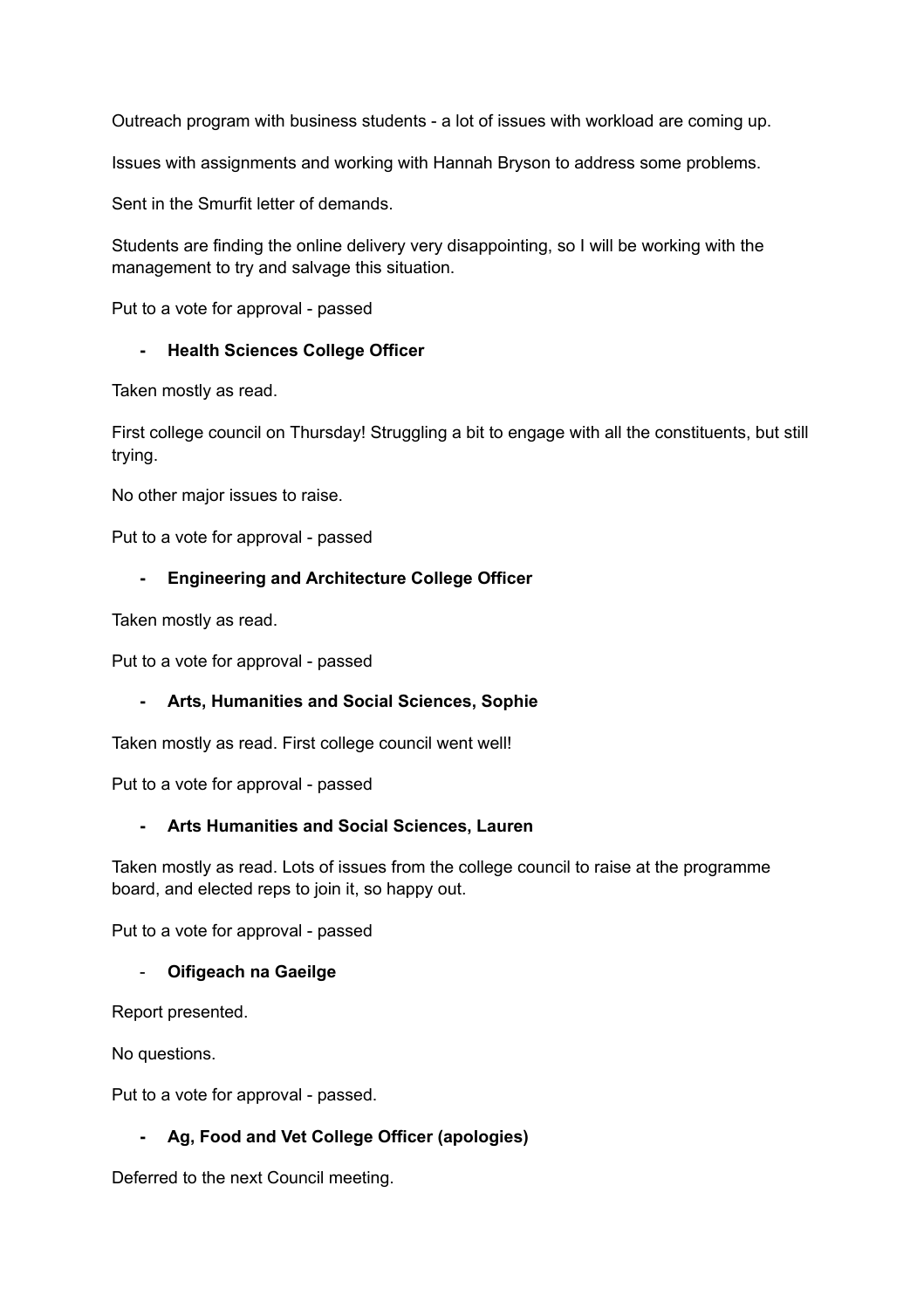## **Campaign Forum Reports**

### **- Residences Campaign Coordinator**

Taken mostly as read.

Put to a vote for approval - passed

## **- Gender Equality Campaign Coordinator**

Not present. Deferred to the next meeting.

# **- Diversity and Inclusion Campaign Coordinator**

Not present. Deferred to the next meeting.

## **- Mental Health Campaign Coordinator**

Taken mostly as read. Launching an instagram tonight.

Put to a vote for approval - passed

## **- Mature Students Campaign Coordinator**

Fb page is up, will be undertaking more training. Also, active with the mature student's society and with Carla on the homeless period project.

Put to a vote for approval - passed

## **- LGBTQ+ Campaign Coordinator**

Not present. Deferred to the next meeting.

## **- International Campaign Coordinator**

Not present. Deferred to the next meeting.

## **- Environmental Campaign Coordinator**

Mostly as read.

Supporting Fridays for future, screening the True Cost, and the Great Donate.

Put to a vote for approval - passed

## **- No report from the disability rights coordinator.**

### **Ents Forum Reports**

**- RAG Coordinator - David Dinca (apologies)**

Deferred to the next meeting.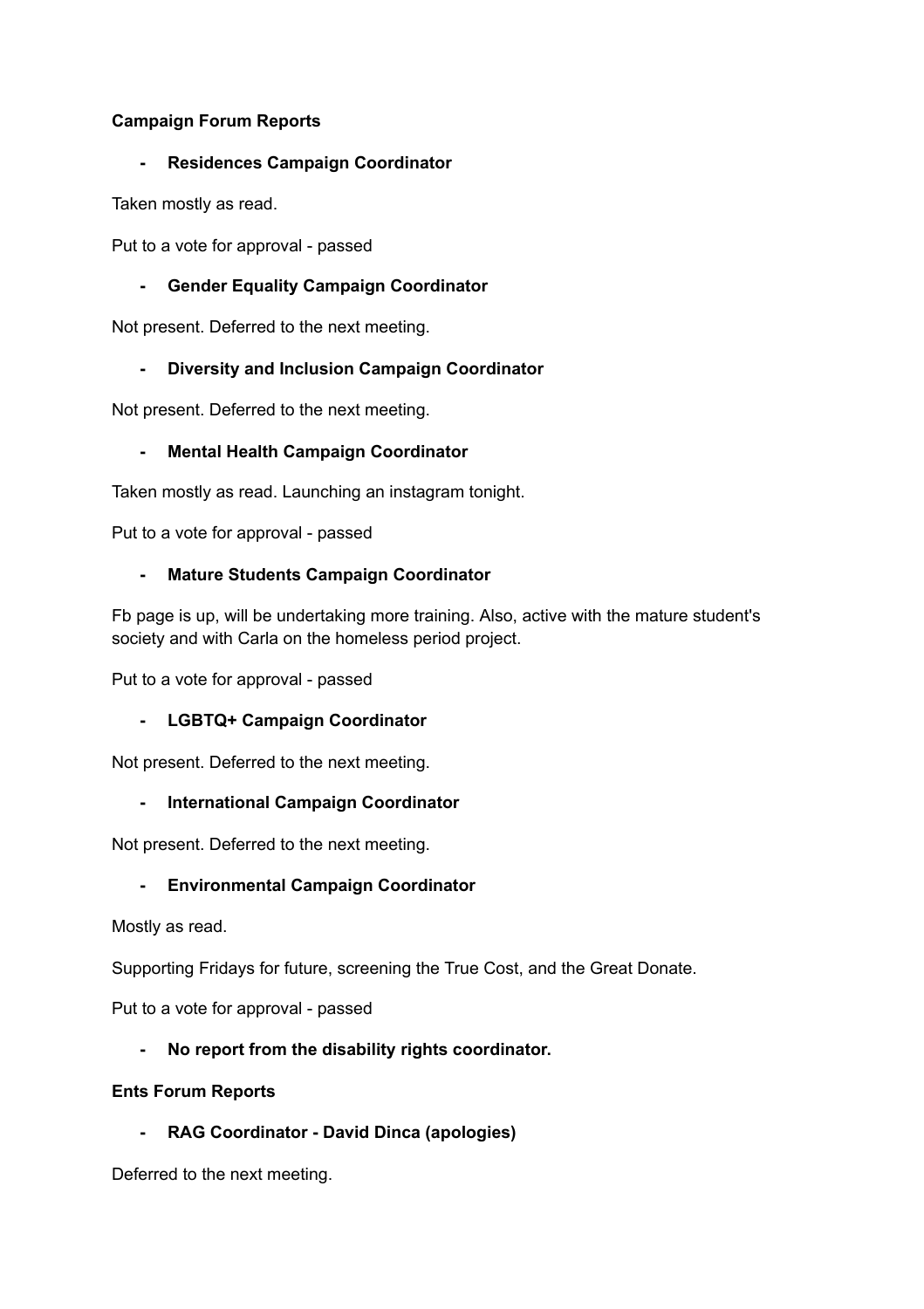### **- Promotions Officer - Emma Gregg**

Report presentation. Posts coming up on the Instagram, competitions coming up.

Put to a vote for approval - passed

## **- Non Alcoholic Event Officer - Steven King**

Put to a vote for approval - passed.

### **- 1st Year Promotions Officer - Louise Costello**

Mostly as read, only newly elected. Would be useful to have access to emails of first year students to share a survey with them!

Sarah - I have asked that from the returning officer, but also if the reps could also email Louise to be in the loop, that would be great!

Put to a vote for approval - passed.

### **- Ruth Goulding**

Late - presented but deferred vote.

### **(i) Questions on notice.**

### **Jayson Pope (he/him pronouns)**

## **BSocSc Social Policy & Sociology - Stage 3**

## **1. Is there any update on the SU hoodies from last year?**

Leighton - they're all in the corridor, but we don't have the funds to post them and with level 5 restrictions, distribution is tricky. So until the restrictions change, we're kinda in limbo.

# **2. Can the situation regarding the class hoodies be explained as there appears to be confusion about where to get the hoodies, how to get them, what delays there are, etc.**

Similar to the first discussion.

# **3. Is there any course of action to be taken in response to misleading communication (or lack thereof) from UCD?**

## **(j) Questions not on notice.**

Shane Brereton - will be designing a motion for the next council about student nurses not being paid. Would be great to hear what others think about it or wish to contribute to it.

## **(k) All discussions deferred to the instant meeting from any previous meeting, which**